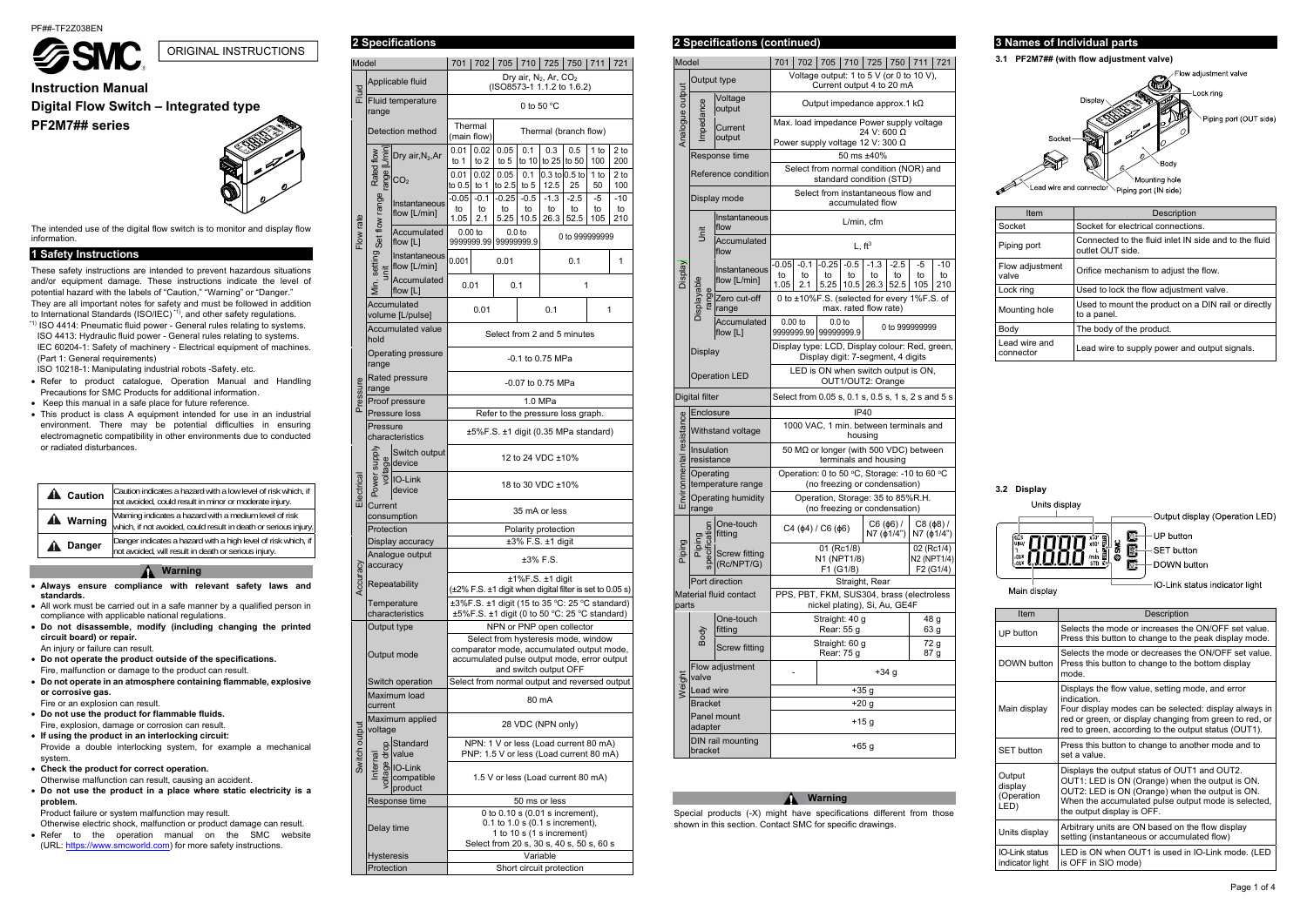#### PF##-TF2Z038EN

The product code is displayed for approximately 3 seconds after power is supplied. Then measurement mode will be displayed and the switch operation will start.



# **4 Installation**

# **4.1 Installation**

# **Warning**

- Do not install the product unless the safety instructions have been read and understood.
- Use the product within the specified operating pressure and temperature range.
- Proof pressure could vary according to the fluid temperature. Check the characteristics data for operating pressure and proof pressure.

#### **4.2 Environment**

#### **Warning**

• Insert panel mount adapter B (supplied as an accessory) into section A of the panel mount adapter.

- Do not use in an environment where corrosive gases, chemicals, salt water or steam are present.
- Do not use in an explosive atmosphere.
- Do not expose to direct sunlight. Use a suitable protective cover. Do not install in a location subject to vibration or impact in excess of the product's specifications.
- Do not mount in a location exposed to radiant heat that would result in temperatures in excess of the product's specifications.
- Refer to the flow direction of the fluid indicated on the product for installation and piping.
- Do not mount the body with the bottom facing upwards. Retention of air can cause inability to measure accurately.
- Do not insert metal wires or other foreign matter into the piping port. This can damage the sensor causing failure or malfunction.
- Never mount a product in a location that will be used as a foothold. The product may be damaged if excessive force is applied by stepping or climbing onto it.
- If there is a risk of foreign matter entering the fluid, install and pipe a filter or mist separator at the inlet to avoid failure and malfunction. Otherwise damage or malfunction can result.

- Mount the DIN rail mounting parts using the mounting screws and joint screws supplied.
- The required tightening torque of the DIN rail mounting screws and joint screws is 0.4 ±0.05 N•m.



- Ensure there is no leakage after piping.
- Any dust left in the piping should be flushed out by air blow before connecting piping to the product.

• For piping of the product, hold the piping with a wrench on the metal part of the product.

#### **4.3 Panel mounting**

Push panel mount adapter B from behind until the display is fixed onto the panel.

The bracket pin engages the notched part of panel adapter section C to fix the display.

- When mounting the connector, insert it straight into the socket, holding the lever and connector body, and push the connector until the lever hooks into the housing, and locks.
- When removing the connector, press down the lever to release the hook from the housing and pull the connector straight out.



The switch can be mounted on a panel with a thickness of 1 to 3.2 mm.



#### **4 Installation (continued)**

#### **4.4 Bracket mounting**

- Mount the bracket using the mounting screws supplied.
- The required tightening torque is 0.42 ±0.04 N•m.
- $\bullet$  Install the product (with bracket) using the M3 screws (4 pcs.).
- Bracket thickness is approximately 1.2 mm.

**4.5 DIN rail mounting (using ZS-33-R#)** 

 Refer to the operation manual on the SMC website (URL: https://www.smcworld.com) for all mounting dimensions.

# **4.6 Piping**

• Before connecting piping make sure to clean up chips, cutting oil, dust etc.

**Caution**

#### **[Measurement mode]**  Measurement mode is the condition where the flow is detected and displayed, and the switch function is operating. This is the basic mode; other modes should be selected for set-point changes and other function settings. Current flow rate value Õ or peak/bottom value Press the SET Press the SET Press the SET button between button for 5 button once seconds or longer 2 to 5 seconds **Flow Setting and Function Setting Other Settings Hysteresis**  (Function • Snap shot (Simple setting selection mode) Key-lock

Otherwise damage or malfunction can result.

Holding other parts of the product with a wrench may damage the product.

# **4 Installation (continued)**

#### **4.7 Wiring**

#### **Caution**

- Do not perform wiring while the power is on.
- Confirm proper insulation of wiring.
- Do not route wires and cables together with power or high voltage cables. Otherwise the product can malfunction due to interference of noise and surge voltage from power and high voltage cables to the signal line.
- Keep wiring as short as possible to prevent interference from electromagnetic noise and surge voltage. Do not use a cable longer than 30 m. When using it as an IO-Link device, do not use a cable longer than 20 m.
- Ensure that the FG terminal is connected to ground when using a commercially available switch-mode power supply.
- When the analogue output is used, install a noise filter (line noise filter, ferrite element, etc.) between the switch-mode power supply and this product.

#### **Connecting / Disconnecting**

#### **Connector pin numbers (on the lead wire)**  •Lead wire and connector (ZS-33-D)



| No. | Signal name      | Lead wire colour |  |
|-----|------------------|------------------|--|
|     | $DC(+)$          | <b>Brown</b>     |  |
|     | OUT <sub>2</sub> | White            |  |
|     | OUT <sub>1</sub> | <b>Black</b>     |  |
|     | DC(–             | <b>Blue</b>      |  |

•M12 conversion lead wire (ZS-33-DM)



#### Used as switch output device

| No. | Signal name | Lead wire colour |  |
|-----|-------------|------------------|--|
|     | $DC(+)$     | <b>Brown</b>     |  |
|     | N.C./OUT2   | White            |  |
|     | $DC(-)$     | Blue             |  |
|     | OUT1        | <b>Black</b>     |  |

#### Used as IO-Link device

| No. | Signal name | Lead wire colour |  |
|-----|-------------|------------------|--|
|     |             | <b>Brown</b>     |  |
|     | N.C./OUT2   | White            |  |
|     | Blue        |                  |  |
|     |             | <b>Black</b>     |  |



#### **Power is supplied**

: The outputs will continue to operate during setting.

: Simple setting mode and function selection mode settings are reflected each other.

• Zero clear

# **6 Flow Setting**

#### **6.1 Switch operation**

When the flow exceeds the set value, the switch will be turned ON. When the flow falls below the set value by the amount of hysteresis or more, the switch will be turned OFF.

The default setting is to turn on the flow switch when the flow reaches the centre of the upper limit of the rated flow range.

If the operation shown below is acceptable, keep this setting.



: For hysteresis refer to [F 1] Setting of OUT1 and [F 2] Setting of OUT2.

Without flow adjustment valve (using ZS-33-M)

With flow adjustment valve (using ZS-33-MS)



mode)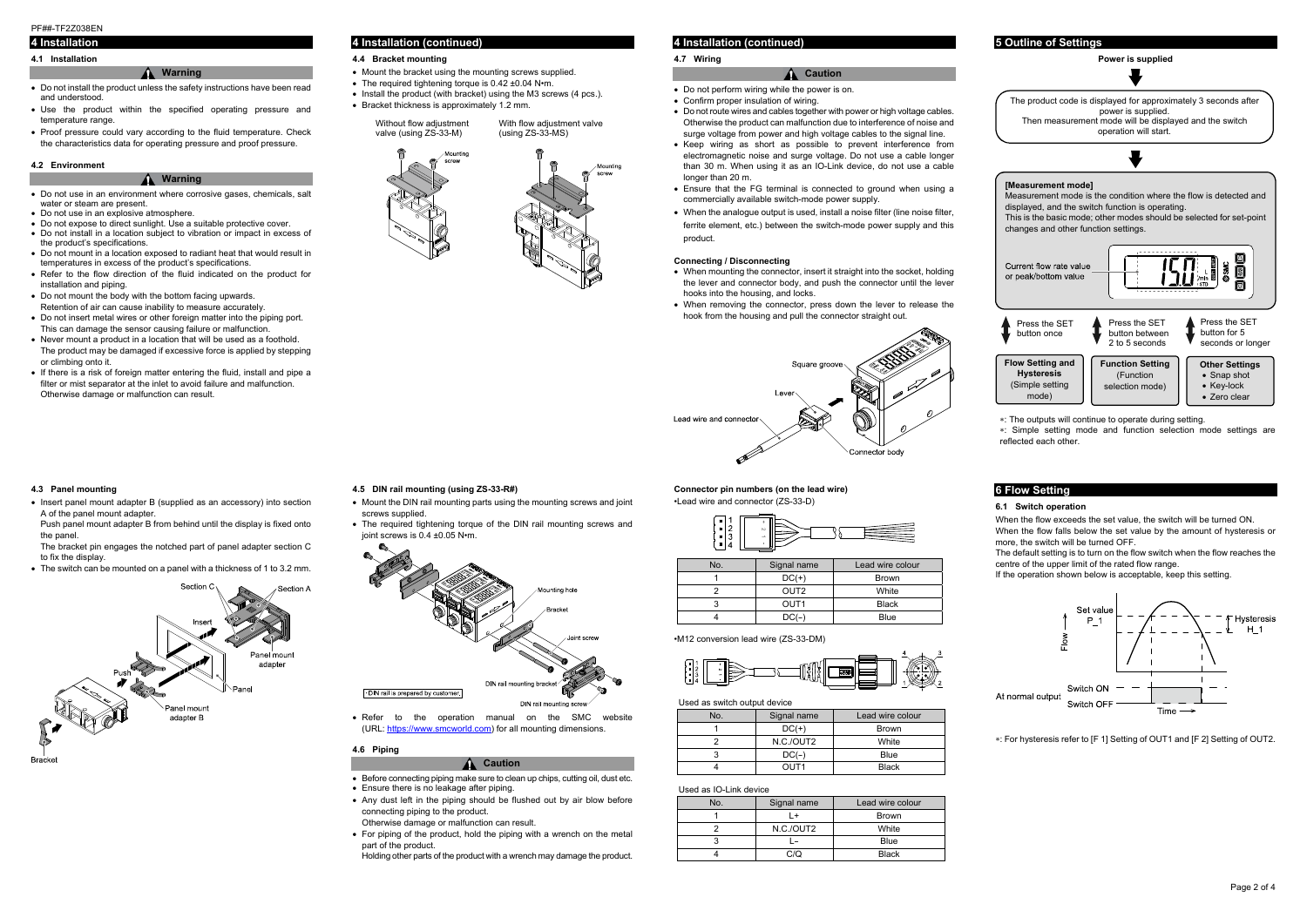## PF##-TF2Z038EN

# **7 Simple Setting mode**

#### **[Simple setting mode (Hysteresis mode)]**

In the Simple setting mode, the set value and hysteresis can be changed.

(1) Press the SET button once in measurement mode.

[P\_1] or [n\_1] and the [current set value] are displayed alternately.

$$
\begin{array}{|c|c|c|c|}\hline & & & & \\\hline & & & & \\\hline & & & & \\\hline & & & & \\\hline & & & & \\\hline & & & & \\\hline & & & & \\\hline & & & & \\\hline & & & & \\\hline & & & & \\\hline & & & & \\\hline & & & & \\\hline & & & & \\\hline & & & & \\\hline & & & & \\\hline & & & & \\\hline & & & & \\\hline & & & & \\\hline & & & & \\\hline & & & & & \\\hline & & & & & \\\hline & & & & & \\\hline & & & & & \\\hline & & & & & \\\hline & & & & & \\\hline & & & & & \\\hline & & & & & \\\hline & & & & & \\\hline & & & & & \\\hline & & & & & \\\hline & & & & & \\\hline & & & & & \\\hline & & & & & \\\hline & & & & & \\\hline & & & & & \\\hline & & & & & & \\\hline & & & & & & \\\hline & & & & & & \\\hline & & & & & & \\\hline & & & & & & \\\hline & & & & & & \\\hline & & & & & & \\\hline & & & & & & \\\hline & & & & & & \\\hline & & & & & & \\\hline & & & & & & \\\hline & & & & & & \\\hline & & & & & & \\\hline & & & & & & \\\hline & & & & & & \\\hline & & & & & & \\\hline & & & & & & \\\hline & & & & & & \\\hline & & & & & & \\\hline & & & & & & \\\hline & & & & & & \\\hline & & & & & & \\\hline & & & & & & \\\hline & & & & & & \\\hline & & & & & & \\\hline & & & & & & \\\hline & & & & & & \\\hline & & & & & & \\\hline & & & & & & \\\hline & & & & & & \\\hline & & & & & & \\\hline & & & & & & \\\hline & & & & & & \\\hline & & & & & & \\\hline & & & & & & \\\hline & & & & & & \\\hline & & & & & & \\\hline & & & & & & \\\hline & & & & & & \\\hline & & & & & & \\\hline & & & & & & \\\hline & & & & & & \\\hline & & & & & & \\\hline & & & & & & \\\hline & & & & & & \
$$

- (2) Change the set value using the UP or DOWN button and press the SET button to set the value. Then, the setting moves to hysteresis setting (The snap shot function can be used).
- Press the UP button continuously to keep increasing the set value.

• Press the DOWN button continuously to keep decreasing the set value.

$$
\begin{array}{|c|c|c|c|c|}\hline & & & & \\\hline & & & \\\hline & & & \\\hline & & & \\\hline & & & \\\hline & & & \\\hline & & & \\\hline & & & \\\hline & & & \\\hline & & & \\\hline & & & \\\hline & & & \\\hline & & & & \\\hline & & & & \\\hline & & & & \\\hline & & & & \\\hline & & & & \\\hline & & & & \\\hline & & & & \\\hline & & & & \\\hline & & & & \\\hline & & & & \\\hline & & & & \\\hline & & & & \\\hline & & & & \\\hline & & & & \\\hline & & & & \\\hline & & & & \\\hline & & & & \\\hline & & & & \\\hline & & & & \\\hline & & & & \\\hline & & & & \\\hline & & & & \\\hline & & & & \\\hline & & & & \\\hline & & & & \\\hline & & & & \\\hline & & & & \\\hline & & & & \\\hline & & & & \\\hline & & & & \\\hline & & & & \\\hline & & & & \\\hline & & & & \\\hline & & & & \\\hline & & & & \\\hline & & & & \\\hline & & & & \\\hline & & & & \\\hline & & & & \\\hline & & & & \\\hline & & & & \\\hline & & & & \\\hline & & & & \\\hline & & & & \\\hline & & & & \\\hline & & & & \\\hline & & & & \\\hline & & & & \\\hline & & & & \\\hline & & & & \\\hline & & & & \\\hline & & & & \\\hline & & & & \\\hline & & & & \\\hline & & & & \\\hline & & & & \\\hline & & & & \\\hline & & & & \\\hline & & & & \\\hline & & & & \\\hline & & & & \\\hline & & & & \\\hline & & & & \\\hline & & & & \\\hline & & & & \\\hline & & & & \\\hline & & & & \\\hline & & & & \\\hline & & & & \\\hline & & & & \\\hline & & & & \\\hline & & & & \\\hline & & & & \\\hline & & & & \\\hline & & & & \\\hline & & & & \\\hline & & & & \\\hline & & & & \\\hline & & & & \\\hline & & & & \\\hline & & & & \\\hline & & & & \\\hline
$$

(3) [H\_1] and the current set value are displayed in turn.



(4) Change the hysteresis by pressing the UP or DOWN button and press the SET button. Setting is completed and the product returns to measurement mode (The snap shot function can be used).



- For models with switch outputs for both OUT1 and OUT2, [P\_2] or In 21 will be displayed. These are set simultaneously.
- After enabling the setting by pressing the SET button, it is possible to return to measurement mode by pressing the SET button for 2 seconds or longer.
- When hysteresis mode is not used, "Input set value" is displayed.
- The set value and hysteresis settings limit each other.
- For more detailed setting, set each function in function selection mode.

Refer to the operation manual on the SMC website (URL: https://www.smcworld.com) for setting these functions.

#### **8 Function Setting**

#### **8.1 Function selection mode**

In measurement mode, press the SET button for 2 to 5 seconds to display [F0] on the display.

Select to display the function to be change  $[F \Box \Box]$ .

Press the SET button for 2 seconds or longer in function selection mode to return to measurement mode.



: Some products do not have all the functions. If a function is not available or selected due to configuration of other functions, [- - -] is displayed.

# **8 Function Setting (continued)**

- Not following proper maintenance procedures could cause the product to malfunction and lead to equipment damage.
- If handled improperly, compressed air can be dangerous.
- Maintenance of pneumatic systems should be performed only by qualified personnel.
- Before performing maintenance, turn off the power supply and be sure to cut off the supply pressure. Confirm that the air is released to atmosphere.
- After installation and maintenance, apply operating pressure and power to the equipment and perform appropriate functional and leakage tests to make sure the equipment is installed correctly.
- If any electrical connections are disturbed during maintenance, ensure they are reconnected correctly and safety checks are carried out as required to ensure continued compliance with applicable national regulations.
- Do not make any modification to the product.
- Do not disassemble the product, unless required by installation or maintenance instructions.
- **How to reset the product after a power cut or when the power has been unexpectedly removed**

**8.2 Default settings** 

#### **8 Function Setting (continued)**

: Setting is only possible for models with the units selection function.

: Only available for models with switch outputs for both OUT1 and

#### OUT2.

Refer to the operation manual on the SMC website (URL: https://www.smcworld.com) for outline dimensions.

: This function is available for models with analogue output. Analogue free span function can be selected.

: This function is available in IO-Link compatible products.

: This function is available for models with external input.

### **9 Other Settings**

- **Snap shot function**
- **Peak/bottom value indication**
- **Reset**
- **Key-lock function**
- **Zero clear function**

# **10 Maintenance**

#### **10.1 General Maintenance**

#### **Caution**

The settings of the product are retained from before the power cut or de-energizing.

The output condition also recovers to that before the power cut or deenergizing, but may change depending on the operating environment. Therefore, check the safety of the whole system before operating the product.

#### **11 How to Order**

Refer to drawings/catalogue on the SMC website (URL: https://www.smcworld.com) for 'How to Order' information.

#### **12 Outline Dimensions (mm)**

|                | Item                                           | Default setting                                                                                                                                                                                               |
|----------------|------------------------------------------------|---------------------------------------------------------------------------------------------------------------------------------------------------------------------------------------------------------------|
|                | [FLU] Select the flow rate                     | [Air] Dry air, N <sub>2</sub>                                                                                                                                                                                 |
|                | [rEF] Setting the units<br>criteria            | [Std] Standard condition                                                                                                                                                                                      |
| [F 0]          | [Unit] Measurement unit<br>setting             | $[L]$ L/min $(L)$                                                                                                                                                                                             |
| [FLU]          | [norP] Switch output<br><b>PNP/NPN setting</b> | [PnP] PNP output                                                                                                                                                                                              |
|                | [i o] SW / external input<br>setting           | [oUt] SW output                                                                                                                                                                                               |
|                | [oUt1] Setting of OUT1                         | [HYS] Hysteresis mode                                                                                                                                                                                         |
|                | [1ot] OUT1 output<br>configuration setting     | [1 P] Normal output                                                                                                                                                                                           |
| [F 1]          | [P_1] Set value                                | [ ] 50% of maximum rated flow<br>PF2M701: 0.5 L/min.<br>PF2M702: 1.0 L/min<br>PF2M705: 2.5 L/min.<br>PF2M710: 5 L/min<br>PF2M725: 12.5 L/min.<br>PF2M750: 25 L/min<br>PF2M711: 50 L/min<br>PF2M721: 100 L/min |
| [oUt1]         | [H_1] Hysteresis                               | [ 15% of maximum rated flow<br>PF2M701: 0.05 L/min,<br>PF2M702: 0.1 L/min<br>PF2M705: 0.25 L/min.<br>PF2M710: 0.5 L/min<br>PF2M725: 1.3 L/min,<br>PF2M750: 2.5 L/min<br>PF2M711: 5 L/min<br>PF2M721: 10 L/min |
|                | [dt1] Delay time setting                       | $[0.00]$ 0.00 s                                                                                                                                                                                               |
|                | [CoL] Display colour<br>setting                | [1SoG] ON: Green OFF: Red                                                                                                                                                                                     |
|                | [oUt2] Setting of OUT2                         | [HYS] Hysteresis mode                                                                                                                                                                                         |
|                | [2ot] OUT2 output<br>configuration setting     | [2 P] Normal output                                                                                                                                                                                           |
| [F 2]          | [P 2] Set value                                | 150% of maximum rated flow<br>PF2M701: 0.5 L/min,<br>PF2M702: 1.0 L/min<br>PF2M705: 2.5 L/min,<br>PF2M710: 5 L/min<br>PF2M725: 12.5 L/min,<br>PF2M750: 25 L/min<br>PF2M711: 50 L/min<br>PF2M721: 100 L/min    |
| [OUT2]         | [H 2] Hysteresis                               | 15% of maximum rated flow<br>PF2M701: 0.05 L/min,<br>PF2M702: 0.1 L/min<br>PF2M705: 0.25 L/min,<br>PF2M710: 0.5 L/min<br>PF2M725: 1.3 L/min,<br>PF2M750: 2.5 L/min<br>PF2M711: 5 L/min<br>PF2M721: 10 L/min   |
|                | [dt2] Delay time setting                       | $[0.00]$ 0.00 s                                                                                                                                                                                               |
|                | [CoL] Display colour<br>setting                | [1SoG] ON: Green OFF: Red                                                                                                                                                                                     |
| [F 3]<br>[FiL] | [FiL] Digital filter setting                   | [1.0] 1.0 s                                                                                                                                                                                                   |
| [F 4]<br>[PrS] | [PrS] Auto-preset function<br>setting          | [oFF] Manual                                                                                                                                                                                                  |

|                                                       | Item                                          | Default setting                                                                                                                                                                                                  |  |  |
|-------------------------------------------------------|-----------------------------------------------|------------------------------------------------------------------------------------------------------------------------------------------------------------------------------------------------------------------|--|--|
| $[F10]$<br>[FLo]                                      | [FLo] Display mode                            | [inS] Instantaneous flow                                                                                                                                                                                         |  |  |
| [F11]<br>[drE] Display resolution<br>[drE]<br>setting |                                               | [1000] 1000-split                                                                                                                                                                                                |  |  |
| $[F13]$<br>[rEv]                                      | [rEv] Reverse display                         | [oFF] Not reverse                                                                                                                                                                                                |  |  |
| [F14]<br>[CUt]                                        | [CUt] Zero cut-off setting                    | [1.0] 1% of maximum rated flow<br>PF2M701: 0.01 L/min,<br>PF2M702: 0.02 L/min<br>PF2M705: 0.05 L/min,<br>PF2M710: 0.1 L/min<br>PF2M725: 0.3 L/min,<br>PF2M750: 0.5 L/min<br>PF2M711: 1 L/min<br>PF2M721: 2 L/min |  |  |
| [F20]<br>[inP]                                        | [inP] External input setting                  | [rAC] Accumulated value reset                                                                                                                                                                                    |  |  |
| [F22]<br>[AoUt]                                       | [AoUt] Analogue output<br>setting             | [1-5] 1 to 5 V Voltage output<br>(when voltage is output)<br>[---] Analogue output is not<br>selectable<br>(for current type output)                                                                             |  |  |
| [F30]<br>[SAvE]                                       | [SAvE] Accumulated flow<br>value hold setting | [oFF] Not held                                                                                                                                                                                                   |  |  |
| [F80]<br>[diSP]                                       | [diSP] Display OFF mode<br>setting            | [ on] Normal display                                                                                                                                                                                             |  |  |
| [F81]<br>[Pin]                                        | [Pin] Security code                           | [oFF] Unused                                                                                                                                                                                                     |  |  |
| [F90]<br>[ALL]                                        | [ALL] Setting of all<br>functions             | [oFF] Unused                                                                                                                                                                                                     |  |  |
| [F96]<br>$[S$ in]                                     | [S in] External input signal<br>check         | No setting due to input signal<br>setting                                                                                                                                                                        |  |  |
| [F98]<br>[tESt]                                       | [tESt] Output checking                        | [ n] Normal output                                                                                                                                                                                               |  |  |
| [F99]<br>[ini]                                        | [ini] Reset to the default<br>settings        | [oFF] Not recover                                                                                                                                                                                                |  |  |